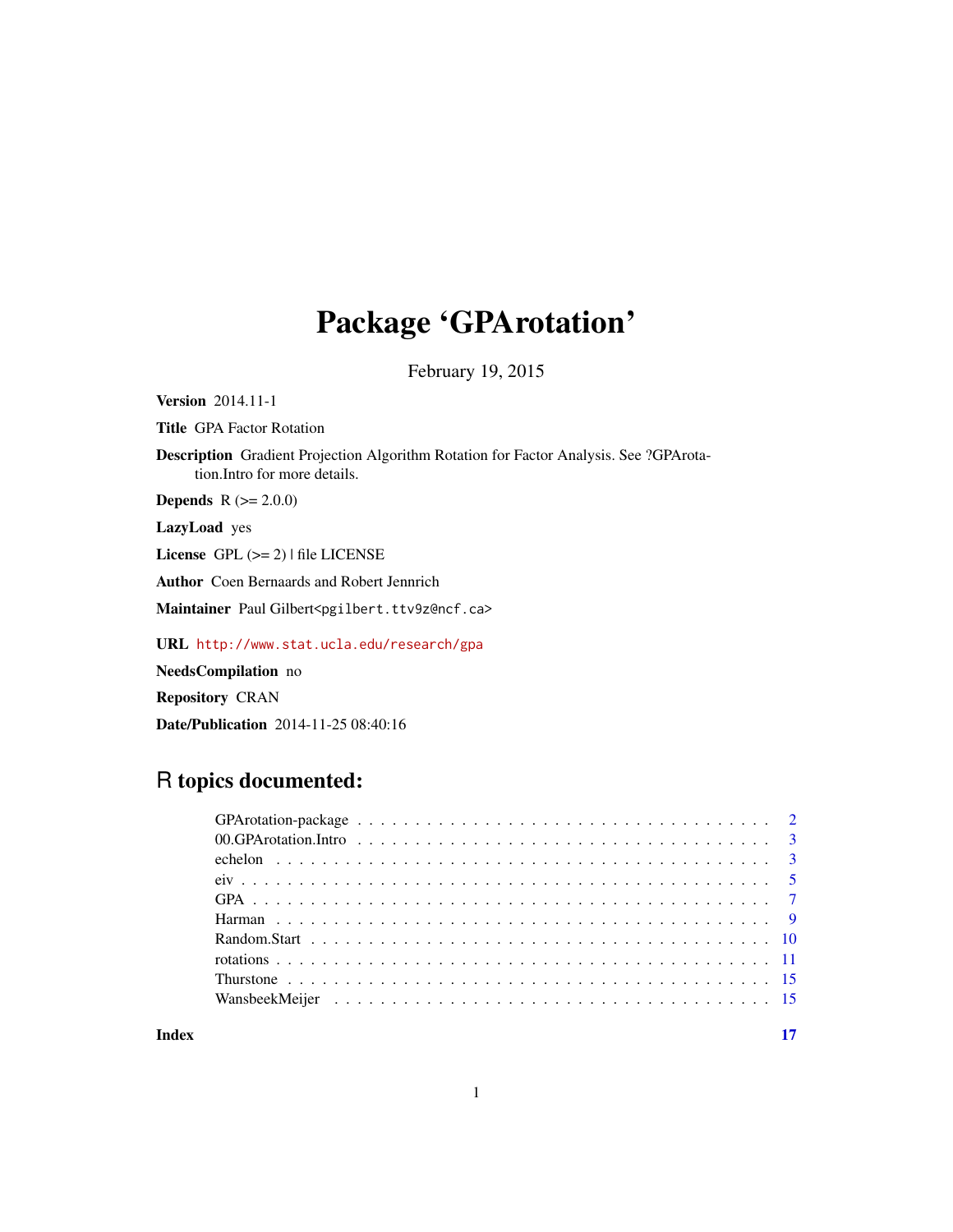<span id="page-1-1"></span><span id="page-1-0"></span>GPArotation-package *GPA Rotation for Factor Analysis*

#### Description

GPArotation implements Gradient Projection Algorithms and several rotation objective functions for factor analysis.

#### Details

| Package: | <b>GPArotation</b>                    |
|----------|---------------------------------------|
| Depends: | $R (= 2.0.0)$                         |
| License: | GPL Version 2.                        |
| URL:     | http://www.stat.ucla.edu/research or  |
|          | http://www.stat.ucla.edu/research/gpa |

The main optimization functions are [GPForth](#page-6-1) and [GPFoblq](#page-6-1). Rotation objectives include [oblimin](#page-10-1) and many others.

#### Author(s)

Coen A. Bernaards and Robert I. Jennrich with some R modifications by Paul Gilbert.

Code is modified from original source 'splusfunctions.net' available at [http://www.stat.](http://www.stat.ucla.edu/research/gpa) [ucla.edu/research/gpa](http://www.stat.ucla.edu/research/gpa).

#### References

The software reference is

Bernaards, C.A. and Jennrich, R.I. (2005) Gradient Projection Algorithms and Software for Arbitrary Rotation Criteria in Factor Analysis. *Educational and Psychological Measurement*, 65, 676–696.

Theory of gradient projection algorithms may be found in:

Jennrich, R.I. (2001). A simple general procedure for orthogonal rotation. *Psychometrika*, 66, 289–306.

Jennrich, R.I. (2002). A simple general method for oblique rotation. *Psychometrika*, 67, 7–19.

#### See Also

[rotations](#page-10-2), [GPForth](#page-6-1), [GPFoblq](#page-6-1), [factanal](#page-0-0)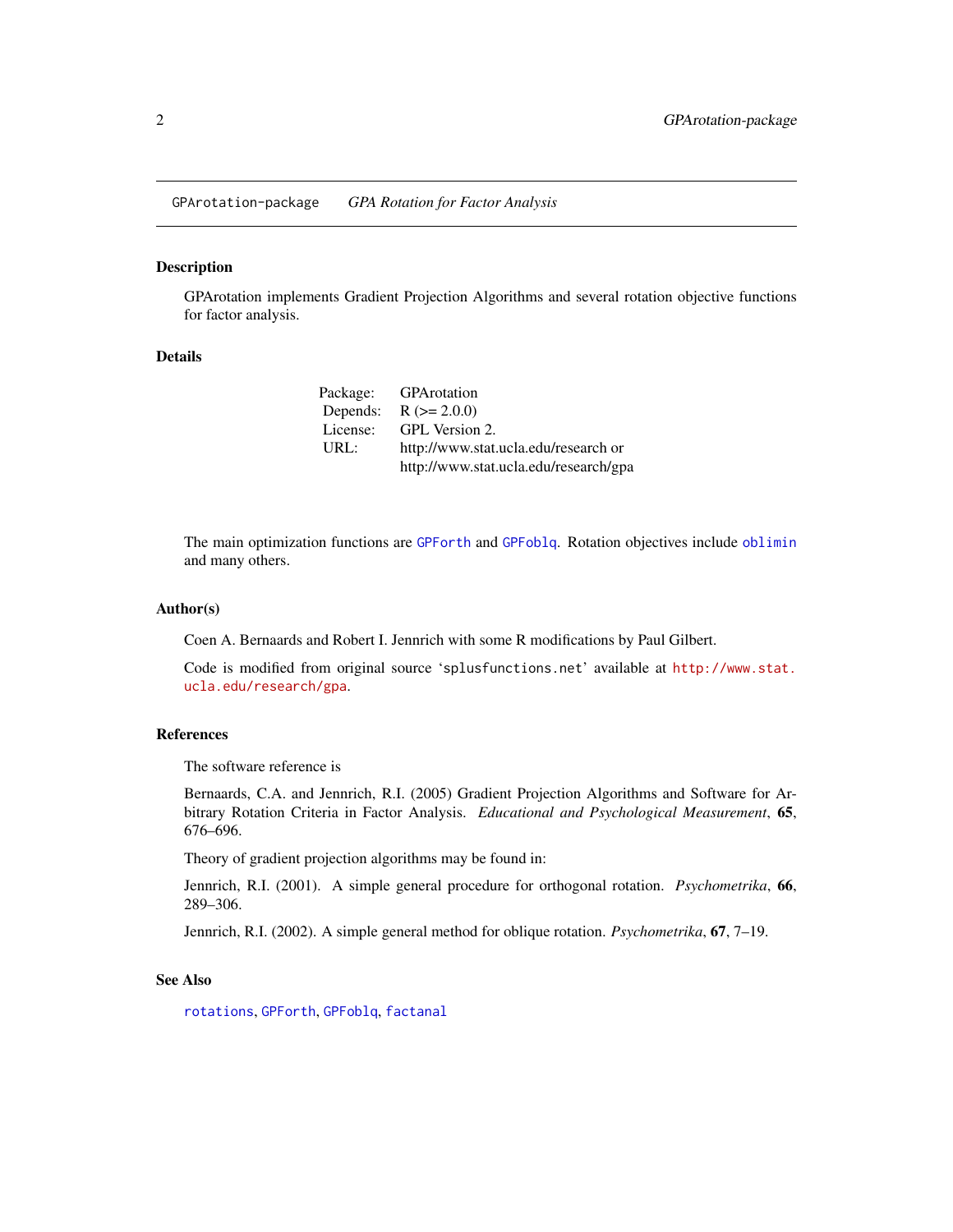<span id="page-2-0"></span>00.GPArotation.Intro *GPA Rotation for Factor Analysis*

#### **Description**

See [GPArotation-package](#page-1-1) ( in the help system use package?GPArotation or ?"GPArotation-package") for an overview.

<span id="page-2-1"></span>

echelon *Echelon Rotation*

#### Description

Rotate to an echelon parameterization.

#### Usage

echelon(L, reference=seq(NCOL(L)), ...)

### Arguments

|                         | a factor loading matrix                                                                           |
|-------------------------|---------------------------------------------------------------------------------------------------|
| reference               | indicates rows of loading matrix that should be used to determine the rotation<br>transformation. |
| $\cdot$ $\cdot$ $\cdot$ | additional arguments discarded.                                                                   |

### Details

The loadings matrix is rotated so the  $k$  rows of the loading matrix indicated by reference are the Cholesky factorization given by t(chol(L[reference,] %\*% t(L[reference,]))). This defines the rotation transformation, which is then also applied to other rows to give the new loadings matrix.

The optimization is not iterative and does not use the GPA algorithm. The function can be used directly or the function name can be passed to factor analysis functions like factanal. An orthogonal solution is assumed (so  $\Phi$  is identity).

The default uses the first k rows as the reference. If the submatrix of  $\mathsf{L}$  indicated by reference is singular then the rotation will fail and the user needs to supply a different choice of rows.

One use of this parameterization is for obtaining good starting values (so it may appear strange to rotate towards this solution afterwards). It has a few other purposes:

(1) It can be useful for comparison with published results in this parameterization.

(2) The S.E.s are more straightforward to compute, because it is the solution to an unconstrained optimization (though not necessarily computed as such).

(3) The models with k and (k+1) factors are nested, so it is more straightforward to test the kfactor model versus the (k+1)-factor model. In particular, in addition to the LR test (which does not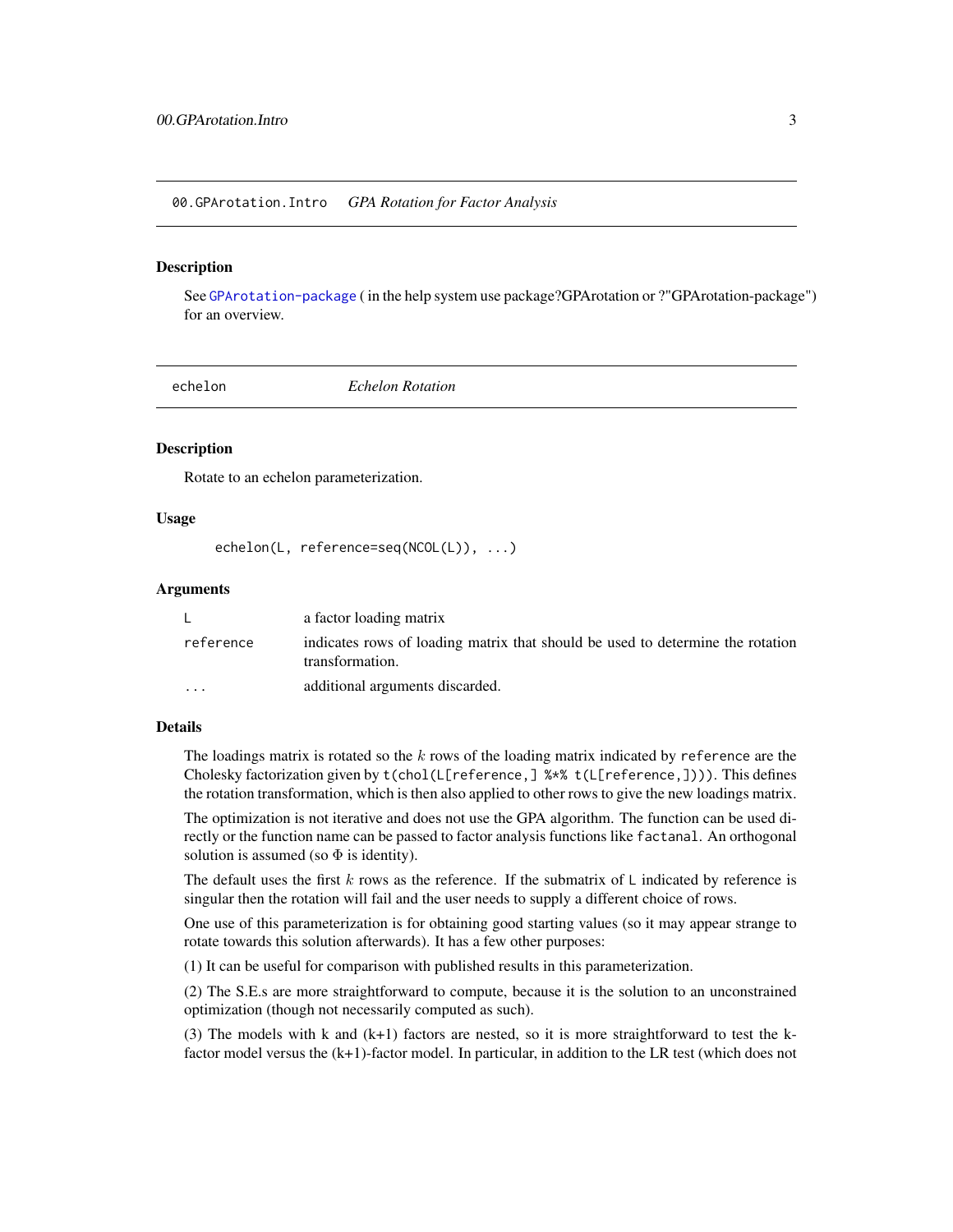<span id="page-3-0"></span>depend on the rotation), now the Wald test and LM test can be used as well. For these, the test of a k-factor model versus a (k+1)-factor model is a joint test whether all the free parameters (loadings) in the  $(k+1)$ st column of L are zero.

(4) For some purposes, only the subspace spanned by the factors is important, not the specific parameterization within this subspace.

(5) The back-predicted indicators (explained portion of the indicators) do not depend on the rotation method. Combined with the greater ease to obtain correct standard errors of this method, this allows easier and more accurate prediction-standard errors.

(6) This parameterization and its standard errors can be used to detect identification problems (Mc-Donald, 1999, pp. 181-182).

#### Value

A list (which includes elements used by factanal) with:

| loadings    | The new loadings matrix.                                         |
|-------------|------------------------------------------------------------------|
| Th          | The rotation.                                                    |
| method      | A string indicating the rotation objective function ("echelon"). |
| orthogonal  | For consistency with other rotation results. Always TRUE.        |
| convergence | For consistency with other rotation results. Always TRUE.        |

#### Author(s)

Erik Meijer and Paul Gilbert.

#### **References**

Roderick P. McDonald (1999) *Test Theory: A Unified Treatment*, Mahwah, NJ: Erlbaum. Tom Wansbeek and Erik Meijer (2000) *Measurement Error and Latent Variables in Econometrics*, Amsterdam: North-Holland.

#### See Also

[eiv](#page-4-1), [rotations](#page-10-2), [GPForth](#page-6-1), [GPFoblq](#page-6-1)

```
data("WansbeekMeijer", package="GPArotation")
fa.unrotated <- factanal(factors = 2, covmat=NetherlandsTV, rotation="none")
fa.ech <- echelon(fa.unrotated$loadings)
fa.ech2 <- factanal(factors = 2, covmat=NetherlandsTV, rotation="echelon")
cbind(loadings(fa.unrotated), loadings(fa.ech), loadings(fa.ech2))
fa.ech3 <- echelon(fa.unrotated$loadings, reference=6:7)
cbind(loadings(fa.unrotated), loadings(fa.ech), loadings(fa.ech3))
```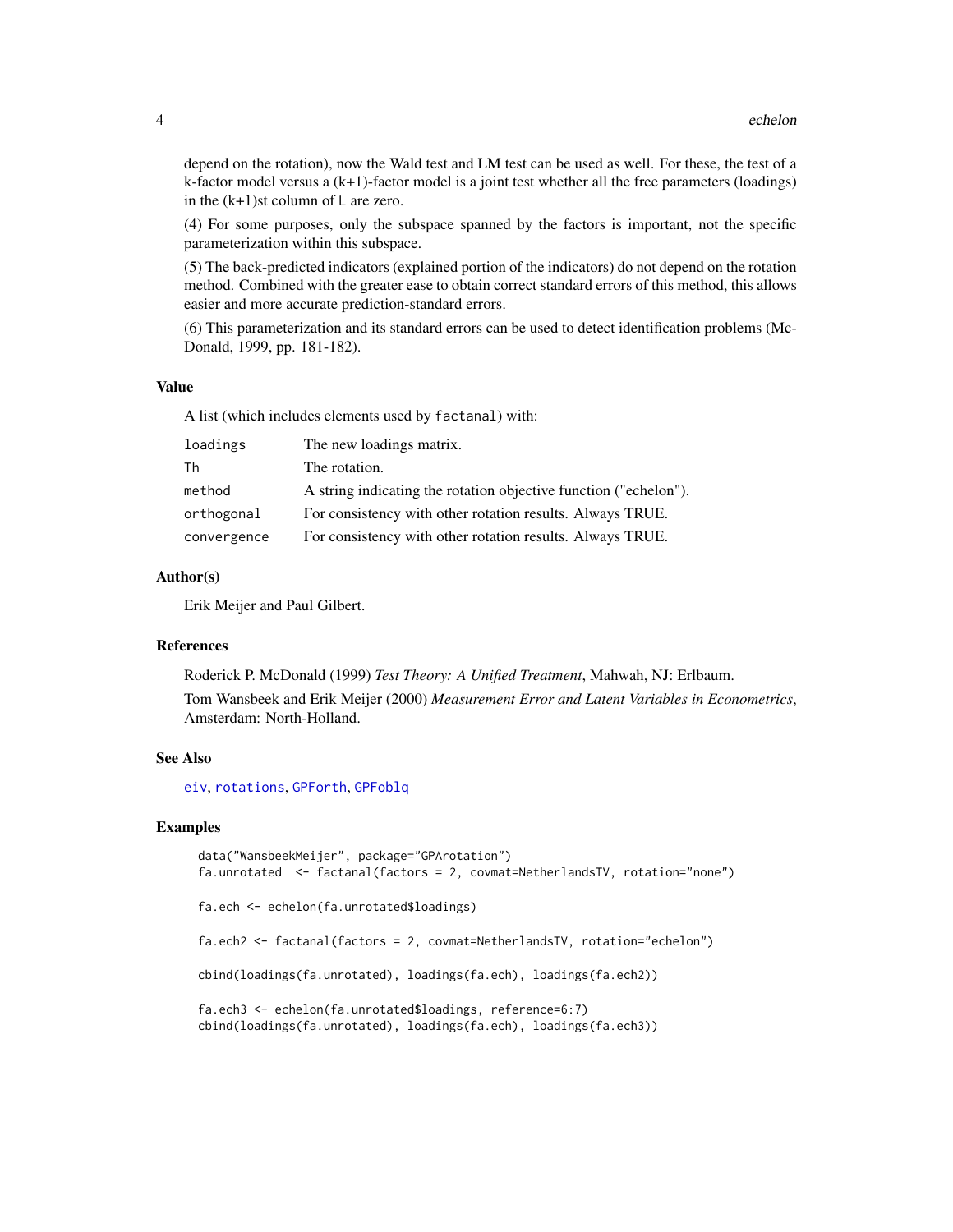Rotate to errors-in-variables representation.

#### Usage

eiv(L, identity=seq(NCOL(L)), ...)

#### Arguments

|          | a factor loading matrix                         |
|----------|-------------------------------------------------|
| identity | indicates rows which should be identity matrix. |
| .        | additional arguments discarded.                 |

#### Details

This function rotates to an errors-in-variables representation. The optimization is not iterative and does not use the GPA algorithm. The function can be used directly or the function name can be passed to factor analysis functions like factanal.

The loadings matrix is rotated so the  $k$  rows indicated by identity form an identity matrix, and the remaining  $M - k$  rows are free parameters.  $\Phi$  is also free. The default makes the first k rows the identity. If inverting the matrix of the rows indicated by identity fails, the rotation will fail and the user needs to supply a different choice of rows.

Not all authors consider this representation to be a rotation. Viewed as a rotation method, it is oblique, with an explicit solution: given an initial loadings matrix L partitioned as  $L = (L_1^T, L_2^T)^T$ , then (for the default identity) the new loadings matrix is  $(I,(L_2L_1^{-1})^T)^T$  and  $\Phi=L_1L_1^T$ , where I is the k by k identity matrix. It is assumed that  $\Phi = I$  for the initial loadings matrix.

One use of this parameterization is for obtaining good starting values (so it looks a little strange to rotate towards this solution afterwards). It has a few other purposes: (1) It can be useful for comparison with published results in this parameterization; (2) The S.E.s are more straightfoward to compute, because it is the solution to an unconstrained optimization (though not necessarily computed as such); (3) One may have an idea about which reference variables load on only one factor, but not impose restrictive constraints on the other loadings, so, in a nonrestrictive way, it has similarities to CFA; (4) For some purposes, only the subspace spanned by the factors is important, not the specific parameterization within this subspace; (5) The back-predicted indicators (explained portion of the indicators) do not depend on the rotation method. Combined with the greater ease to obtain correct standard errors of this method, this allows easier and more accurate predictionstandard errors.

<span id="page-4-1"></span><span id="page-4-0"></span>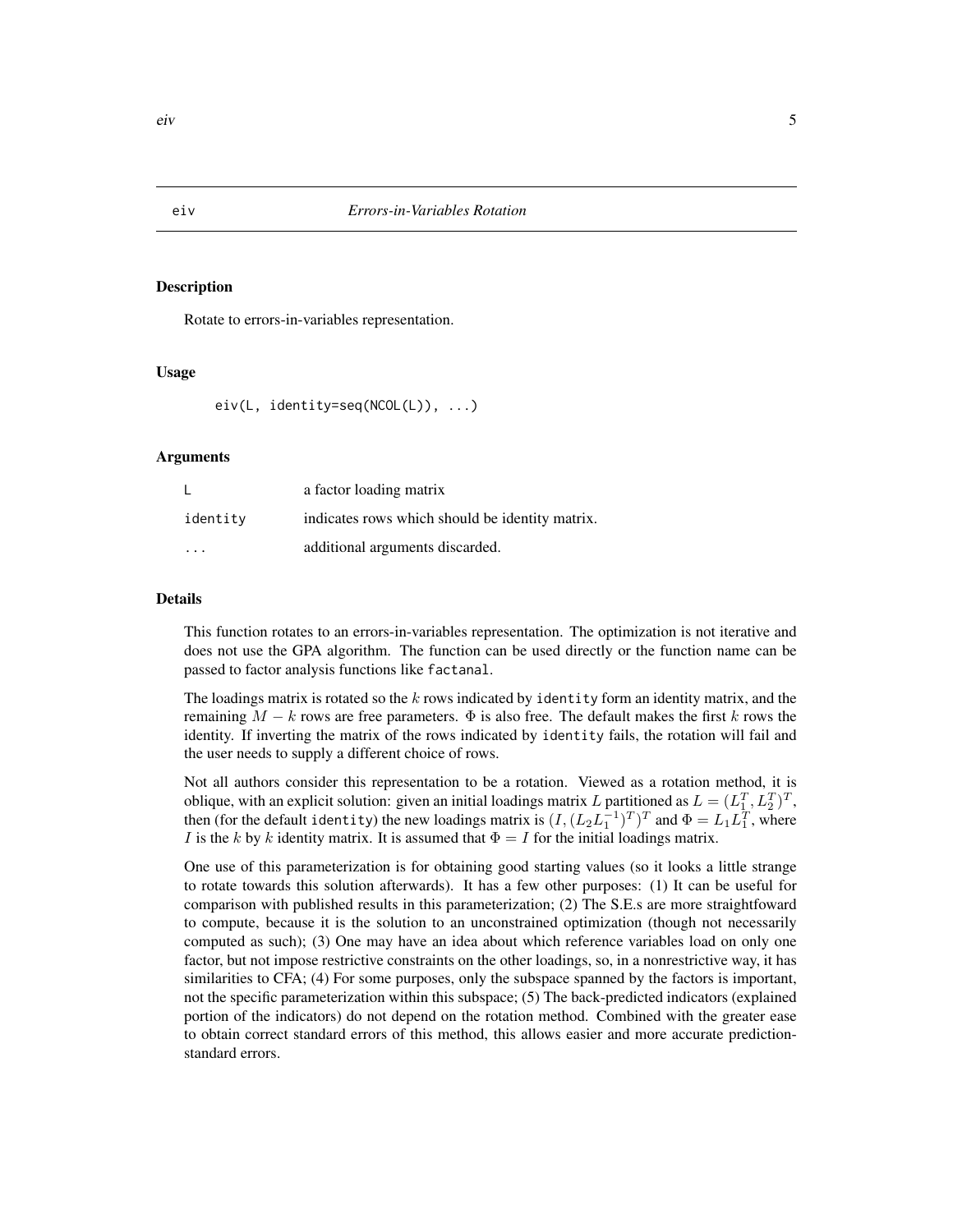## <span id="page-5-0"></span>Value

A list (which includes elements used by factanal) with:

| loadings    | The new loadings matrix.                                     |
|-------------|--------------------------------------------------------------|
| Th          | The rotation.                                                |
| method      | A string indicating the rotation objective function ("eiv"). |
| orthogonal  | For consistency with other rotation results. Always FALSE.   |
| convergence | For consistency with other rotation results. Always TRUE.    |
| Phi         | The covariance matrix of the rotated factors.                |

## Author(s)

Erik Meijer and Paul Gilbert.

#### References

Gösta Hägglund. (1982). "Factor Analysis by Instrumental Variables Methods." *Psychometrika*, 47, 209–222.

Sock-Cheng Lewin-Koh and Yasuo Amemiya. (2003). "Heteroscedastic factor analysis." *Biometrika*, 90, 85–97.

Tom Wansbeek and Erik Meijer (2000) *Measurement Error and Latent Variables in Econometrics*, Amsterdam: North-Holland.

#### See Also

[echelon](#page-2-1), [rotations](#page-10-2), [GPForth](#page-6-1), [GPFoblq](#page-6-1)

```
data("WansbeekMeijer", package="GPArotation")
fa.unrotated <- factanal(factors = 2, covmat=NetherlandsTV, rotation="none")
fa.eiv <- eiv(fa.unrotated$loadings)
fa.eiv2 <- factanal(factors = 2, covmat=NetherlandsTV, rotation="eiv")
cbind(loadings(fa.unrotated), loadings(fa.eiv), loadings(fa.eiv2))
fa.eiv3 <- eiv(fa.unrotated$loadings, identity=6:7)
cbind(loadings(fa.unrotated), loadings(fa.eiv), loadings(fa.eiv3))
```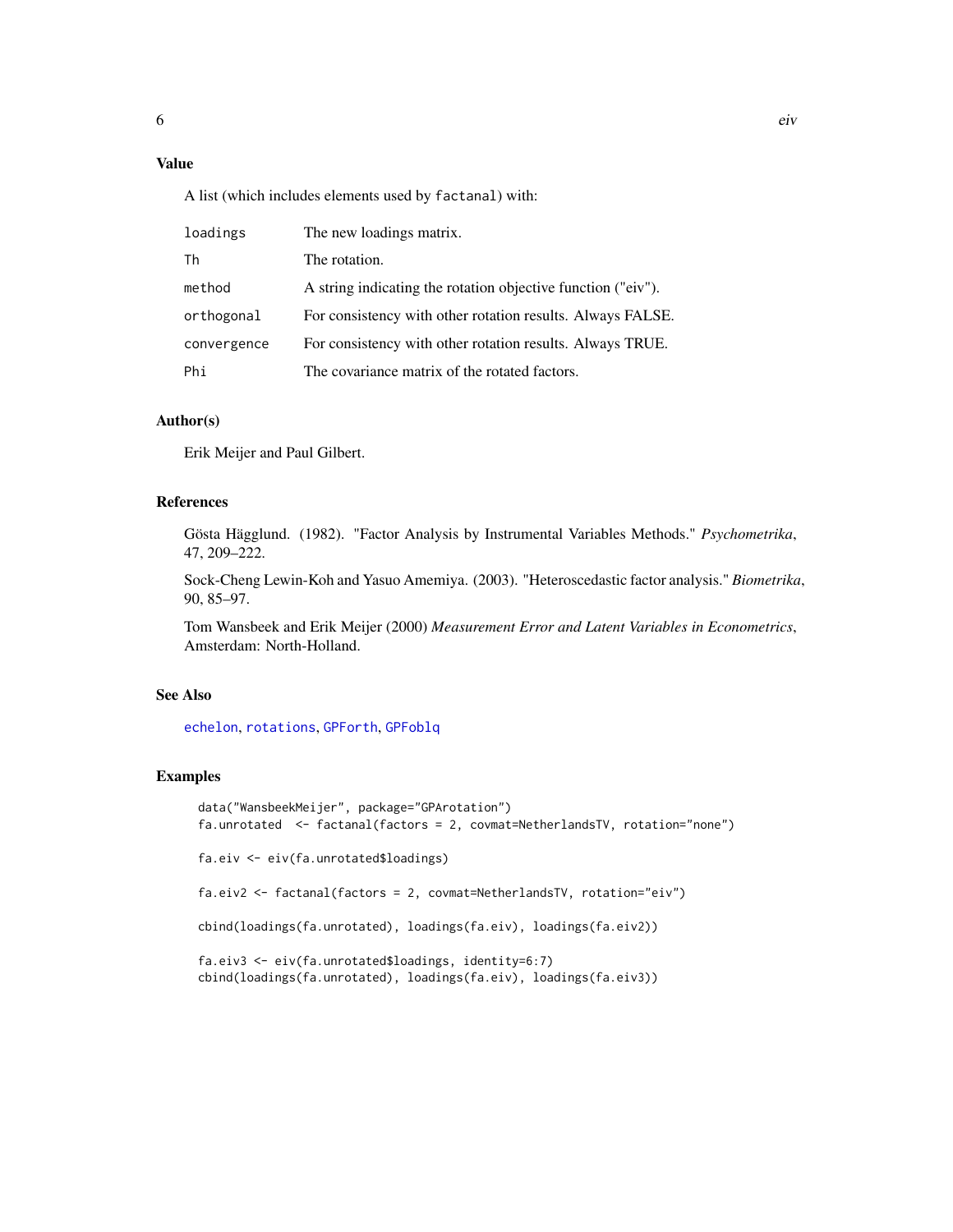<span id="page-6-1"></span><span id="page-6-0"></span>Gradient projection rotation optimization routine used by various rotation objective.

#### Usage

```
GPForth(A, Tmat=diag(ncol(A)), normalize=FALSE, eps=1e-5, maxit=1000,
   method="varimax", methodArgs=NULL)
GPFoblq(A, Tmat=diag(ncol(A)), normalize=FALSE, eps=1e-5, maxit=1000,
  method="quartimin", methodArgs=NULL)
```
#### Arguments

| $\overline{A}$ | initial factor loadings matrix for which the rotation criterian is to be optimized. |
|----------------|-------------------------------------------------------------------------------------|
| Tmat           | initial rotation matrix.                                                            |
| method         | rotation objective criterian.                                                       |
| normalize      | see details.                                                                        |
| eps            | convergence is assumed when the norm of the gradient is smaller than eps.           |
| maxit          | maximum number of iterations allowed in the main loop.                              |
| methodArgs     | a list of method Args arguments passed to the rotation objective                    |

#### Details

Gradient projection rotation optimization routines developed by Coen A. Bernaards and Robert I. Jennrich. These functions can be used directly to rotate a loadings matrix, or indirectly through a rotation objective passed to a factor estimation routine such as [factanal](#page-0-0). For examples of the indirect use see the documention for rotations (such as [oblimin](#page-10-1)).

GPForth is the main GP algorithm for orthogonal rotation. GPFoblq is the main GP algorithm for oblique rotation. Both algorithms require a loadings matrix A which fixes the equivalence class over which the optimization is done. It must be the solution to the orthogonal factor analysis problem. A rotation is defined as A %\*% t(solve(Tmat)). For the orthogonal case Tmat is orthonormal so this simplifies to A %\*% Tmat. The starting point for iterative optimization is given by the Tmat rotation of A. By default the initial rotation is the identity matrix. For some rotation criteria local optima may exist and it is recommended to check for this by starting with many different initial rotations. The function Random. Start will help to do this.

The argument method can be used to specify a string indicating the rotation objective. GPFoblq defaults to "quartimin" and GPForth defaults to "varimax". Available rotation objectives are "oblimin", "quartimin", "target", "pst", "oblimax", "entropy", "quartimax", "varimax", "simplimax", "bentler", "tandemI", "tandemII", "geomin", "cf", "infomax" and "mccammon". The string is prefixed with "vgQ." to give the actual function call. The vgQ. $\star$  function call would typically not be used directly, so these methods are not exported from the package namespace. You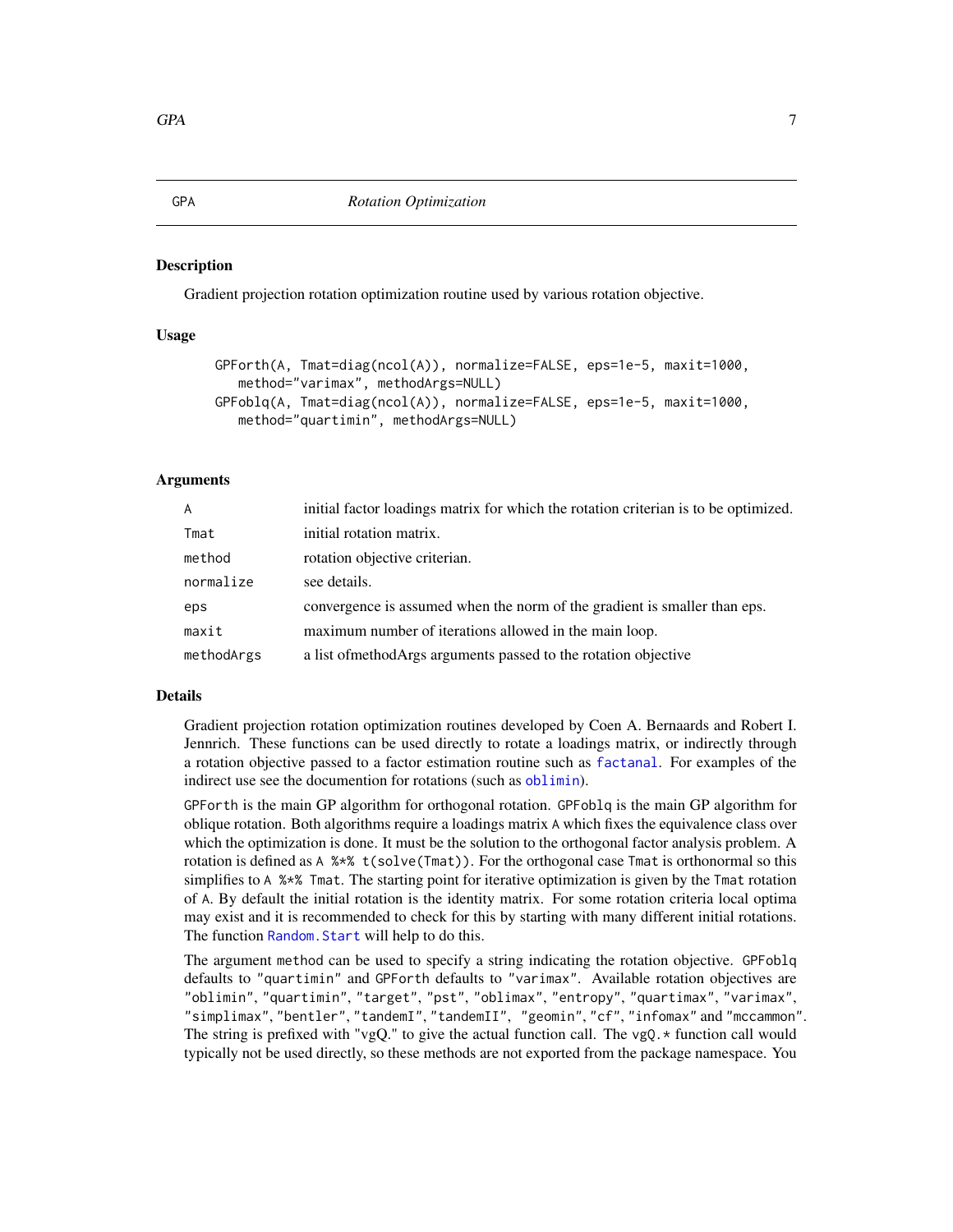can print these functions to see the code for calculating a criterion, but since they are not exported the package name needs to be specified. For example, use GPArotation:::vgQ.oblimin to view the function vgQ.oblimin.

Some rotation criteria (including "simplimax", "pst", "procrustes") require one or more additional arguments. For example, "simplimax" needs the number of 'close to zero loadings' which is given as the extra argument k. Check the rotation methods for details. (If a new rotation method is implemented and needs additional arguments then this is the way to pass them.)

The argument normalize gives an indication of if and how any normalization should be done before rotation, and then undone after rotation. If normalize is FALSE (the default) no normalization is done. If normalize is TRUE then Kaiser normalization is done. (So squared row entries of normalized A sum to 1.0. This is sometimes called Horst normalization.) If normalize is a vector of length equal to the number of indicators (= number of rows of A) then the colums are divided by normalize before rotation and multiplied by normalize after rotation. If normalize is a function then it should take A as an argument and return a vector which is used like the vector above.

#### Value

A GPArotation object which is a list with elements

| loadings    | The rotated loadings, one column for each factor.                                                                                                                                 |
|-------------|-----------------------------------------------------------------------------------------------------------------------------------------------------------------------------------|
| Th          | The rotation matrix, Lh $\%$ *% t(Th) = A.                                                                                                                                        |
| Table       | A matrix recording the iterations of the rotation optimization.                                                                                                                   |
| method      | A string indicating the rotation objective function.                                                                                                                              |
| orthogonal  | A logical indicating if the rotation is orthogonal.                                                                                                                               |
| convergence | A logical indicating if convergence was obtained.                                                                                                                                 |
| Phi         | t(Th) $\%*\%$ Th. The covariance matrix of the rotated factors. This will be the<br>identity matrix for orthogonal rotations so is omitted (NULL) for the result from<br>GPForth. |
| Ga          | The gradient of the objective function at the rotated loadings.                                                                                                                   |

#### Author(s)

Coen A. Bernaards and Robert I. Jennrich with some R modifications by Paul Gilbert

#### References

Additional information is available at <http://www.stat.ucla.edu/research> or [http://www.](http://www.stat.ucla.edu/research/gpa) [stat.ucla.edu/research/gpa](http://www.stat.ucla.edu/research/gpa) The software reference is

Bernaards, C.A. and Jennrich, R.I. (2005) Gradient Projection Algorithms and Software for Arbitrary Rotation Criteria in Factor Analysis. *Educational and Psychological Measurement*, 65, 676–696.

Theory of gradient projection algorithms may be found in:

Jennrich, R.I. (2001). A simple general procedure for orthogonal rotation. *Psychometrika*, 66, 289–306.

Jennrich, R.I. (2002). A simple general method for oblique rotation. *Psychometrika*, 67, 7–19.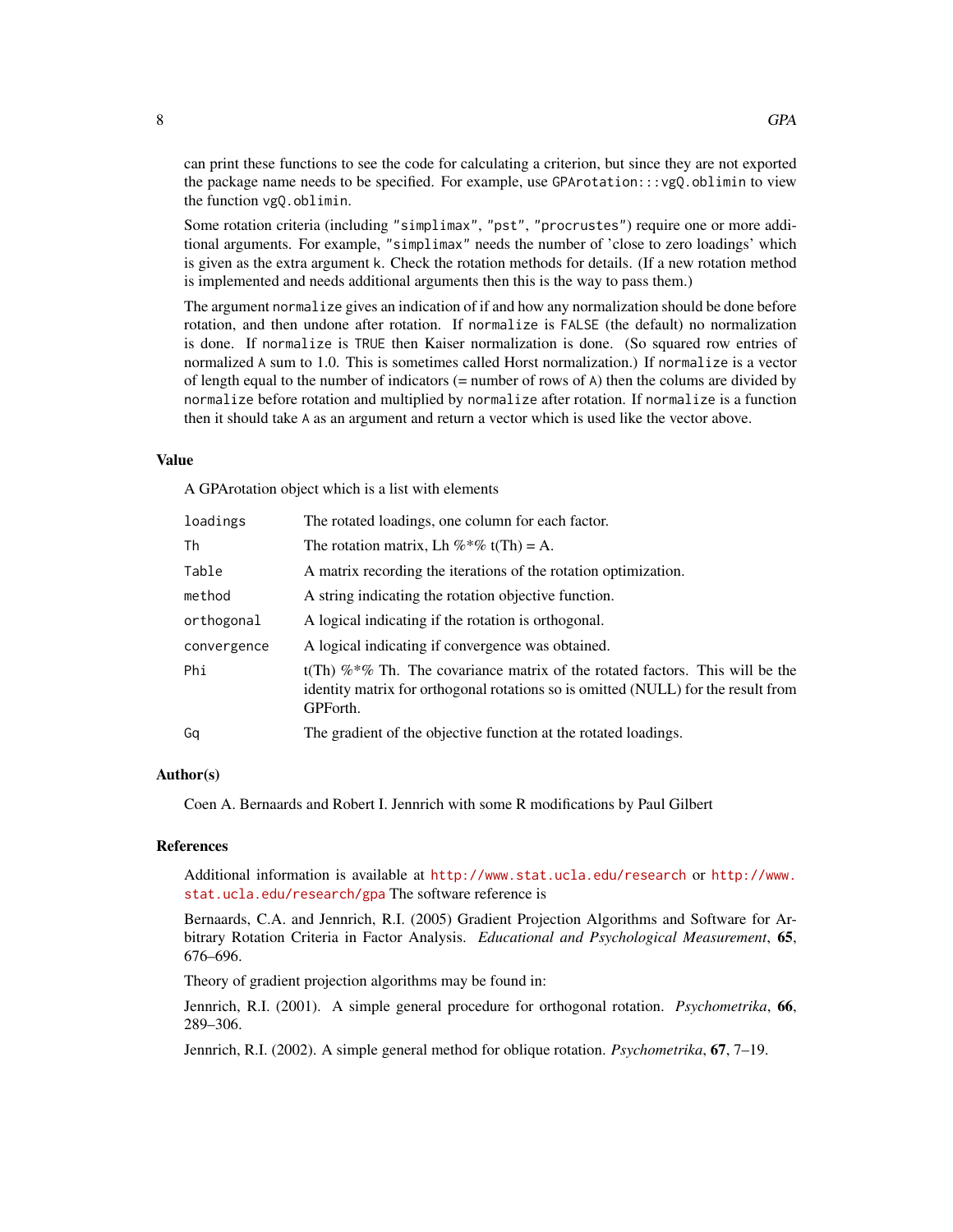#### <span id="page-8-0"></span>Harman 9

#### See Also

```
Random.Start, factanal, oblimin, quartimin, targetT, targetQ, pstT, pstQ, oblimax, entropy,
quartimax, Varimax, varimax, simplimax, bentlerT, bentlerQ, tandemI, tandemII, geominT,
geominQ, cfT, cfQ, infomaxT, infomaxQ, mccammon, promax
```
#### Examples

```
data("Harman", package="GPArotation")
qHarman <- GPForth(Harman8, Tmat=diag(2), method="quartimax")
data("WansbeekMeijer", package="GPArotation")
fa.unrotated <- factanal(factors = 2, covmat=NetherlandsTV,
           normalize=TRUE, rotation="none")
GPForth(loadings(fa.unrotated), method="varimax", normalize=TRUE)$loadings
TV <- GPFoblq(loadings(fa.unrotated), method="oblimin", normalize=TRUE)
print(TV)
print(TV, Table=TRUE)
summary(TV)
```
<span id="page-8-1"></span>

Harman *Example Data from Harman*

#### Description

Harman8 is initial factor loading matrix for Harman's 8 physical variables.

#### Usage

data(Harman)

#### Format

The object Harman8 is a matrix.

#### Details

The object Harman8 is loaded from the data file Harman.

#### Source

Harman, H. H. (1976) *Modern Factor Analysis*, Third Edition Revised, University of Chicago Press.

#### See Also

[GPForth](#page-6-1), [Thurstone](#page-14-1), [WansbeekMeijer](#page-14-2)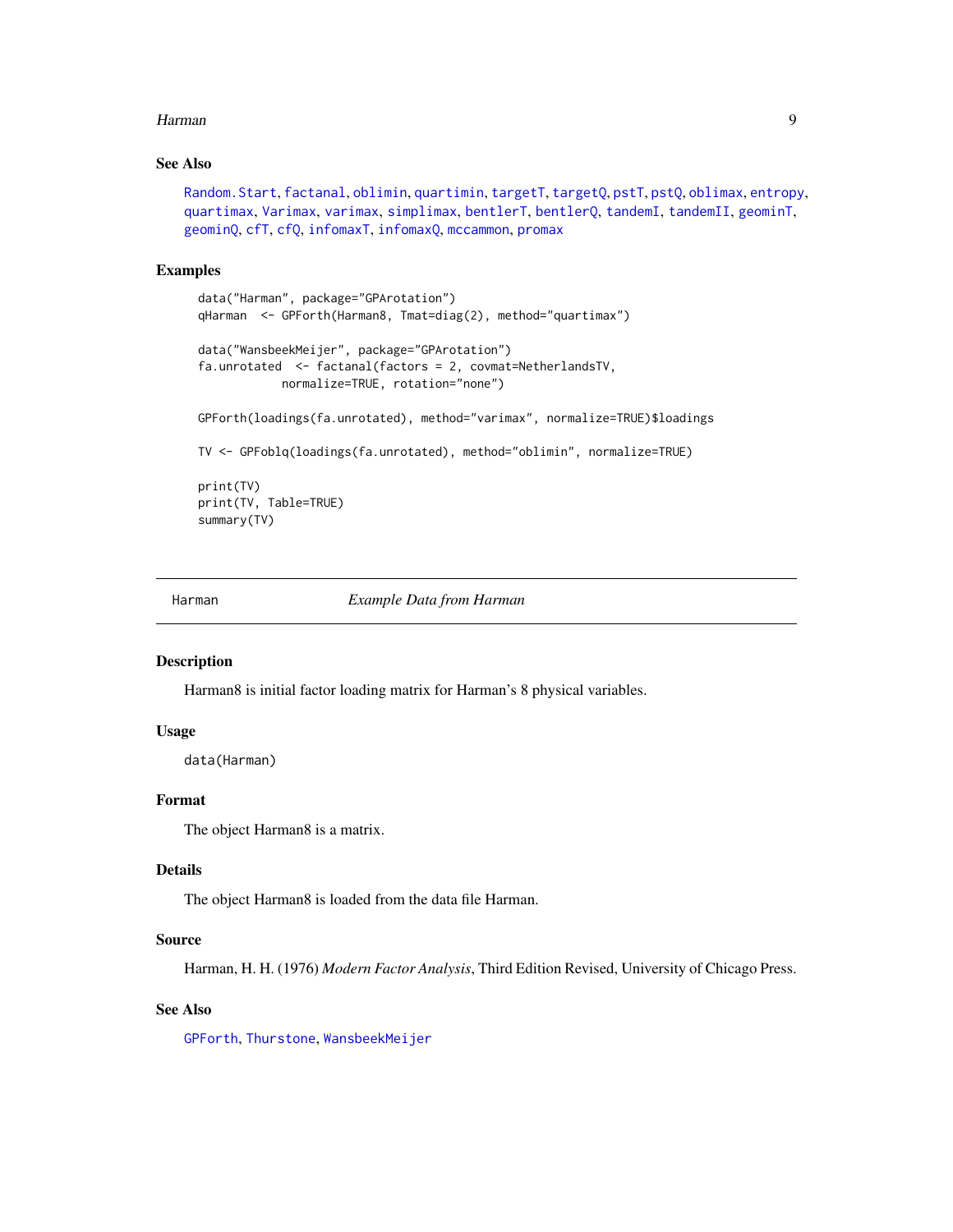<span id="page-9-1"></span><span id="page-9-0"></span>

Random orthogonal rotation to use as Tmat matrix to start GPForth or GPFoblq.

#### Usage

Random.Start(k)

#### Arguments

k An integer indicating the dimension of the square matrix.

#### Details

The random start function produces an orthogonal matrix with columns of length one based on the QR decompostion.

### Value

An orthogonal matrix.

#### Author(s)

Coen A. Bernaards and Robert I. Jennrich with some R modifications by Paul Gilbert

#### See Also

[GPForth](#page-6-1), [GPFoblq](#page-6-1), [oblimin](#page-10-1)

```
Global.min <- function(A,method,B=10){
   fv \leq rep(0,B)
   seeds <- sample(1e+7, B)
   for(i in 1:B){
  cat(i, "")set.seed(seeds[i])
  gpout <- GPFoblq(A=A, Random.Start(ncol(A)), method=method)
  dtab <- dim(gpout$Table)
  fv[i] <- gpout$Table[dtab[1],2]
  cat(fv[i], "\n")
   }
   cat("Min is ",min(fv),"\n")
   set.seed(seeds[order(fv)[1]])
   ans <- GPFoblq(A=A, Random.Start(ncol(A)), method=method)
```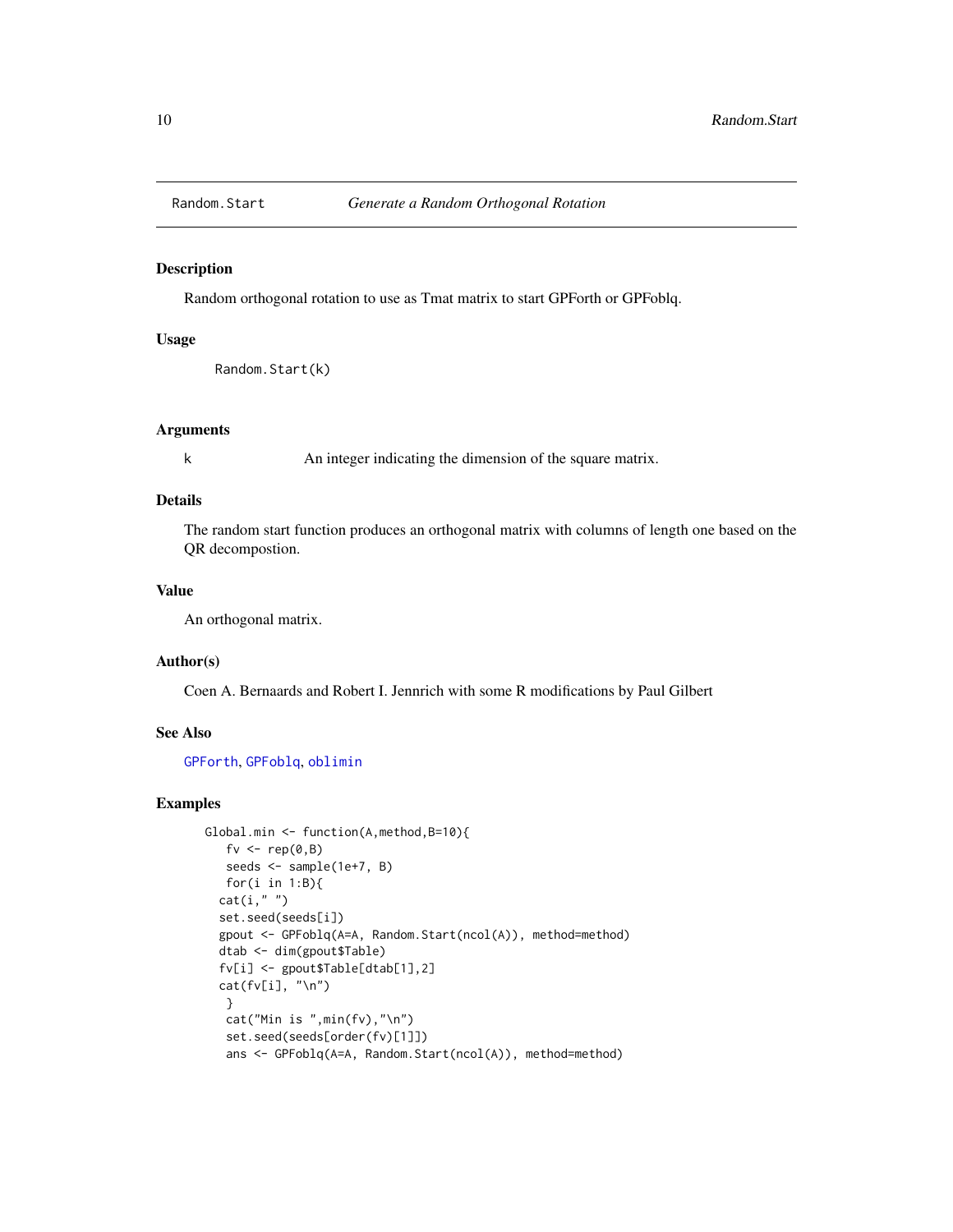#### <span id="page-10-0"></span>rotations and the control of the control of the control of the control of the control of the control of the control of the control of the control of the control of the control of the control of the control of the control o

ans } data("Thurstone", package="GPArotation") Global.min(box26,"simplimax",10)

<span id="page-10-2"></span>rotations *Rotations*

#### <span id="page-10-1"></span>**Description**

Optimize factor loading rotation objective.

#### Usage

```
oblimin(L, Tmat=diag(ncol(L)), gam=0, normalize=FALSE, eps=1e-5, maxit=1000)
quartimin(L, Tmat=diag(ncol(L)), normalize=FALSE, eps=1e-5, maxit=1000)
targetT(L, Tmat=diag(ncol(L)), Target=NULL, normalize=FALSE, eps=1e-5, maxit=1000)
targetQ(L, Tmat=diag(ncol(L)), Target=NULL, normalize=FALSE, eps=1e-5, maxit=1000)
pstT(L, Tmat=diag(ncol(L)), W=NULL, Target=NULL,
           normalize=FALSE, eps=1e-5, maxit=1000)
pstQ(L, Tmat=diag(ncol(L)), W=NULL, Target=NULL,
           normalize=FALSE, eps=1e-5, maxit=1000)
oblimax(L, Tmat=diag(ncol(L)), normalize=FALSE, eps=1e-5, maxit=1000)
entropy(L, Tmat=diag(ncol(L)), normalize=FALSE, eps=1e-5, maxit=1000)
quartimax(L, Tmat=diag(ncol(L)), normalize=FALSE, eps=1e-5, maxit=1000)
Varimax(L, Tmat=diag(ncol(L)), normalize=FALSE, eps=1e-5, maxit=1000)
simplimax(L, Tmat=diag(ncol(L)), k=nrow(L),
           normalize=FALSE, eps=1e-5, maxit=1000)
bentlerT(L, Tmat=diag(ncol(L)), normalize=FALSE, eps=1e-5, maxit=1000)
bentlerQ(L, Tmat=diag(ncol(L)), normalize=FALSE, eps=1e-5, maxit=1000)
tandemI(L, Tmat=diag(ncol(L)), normalize=FALSE, eps=1e-5, maxit=1000)
tandemII(L, Tmat=diag(ncol(L)), normalize=FALSE, eps=1e-5, maxit=1000)
geominT(L, Tmat=diag(ncol(L)), delta=.01,
           normalize=FALSE, eps=1e-5, maxit=1000)
geominQ(L, Tmat=diag(ncol(L)), delta=.01,
            normalize=FALSE, eps=1e-5, maxit=1000)
cfT(L, Tmat=diag(ncol(L)), kappa=0, normalize=FALSE, eps=1e-5, maxit=1000)
cfQ(L, Tmat=diag(ncol(L)), kappa=0, normalize=FALSE, eps=1e-5, maxit=1000)
infomaxT(L, Tmat=diag(ncol(L)), normalize=FALSE, eps=1e-5, maxit=1000)
infomaxQ(L, Tmat=diag(ncol(L)), normalize=FALSE, eps=1e-5, maxit=1000)
mccammon(L, Tmat=diag(ncol(L)), normalize=FALSE, eps=1e-5, maxit=1000)
bifactorT(L, Tmat=diag(ncol(L)), normalize=FALSE, eps=1e-5, maxit=1000)
bifactorQ(L, Tmat=diag(ncol(L)), normalize=FALSE, eps=1e-5, maxit=1000)
```
vgQ.oblimin(L, gam=0)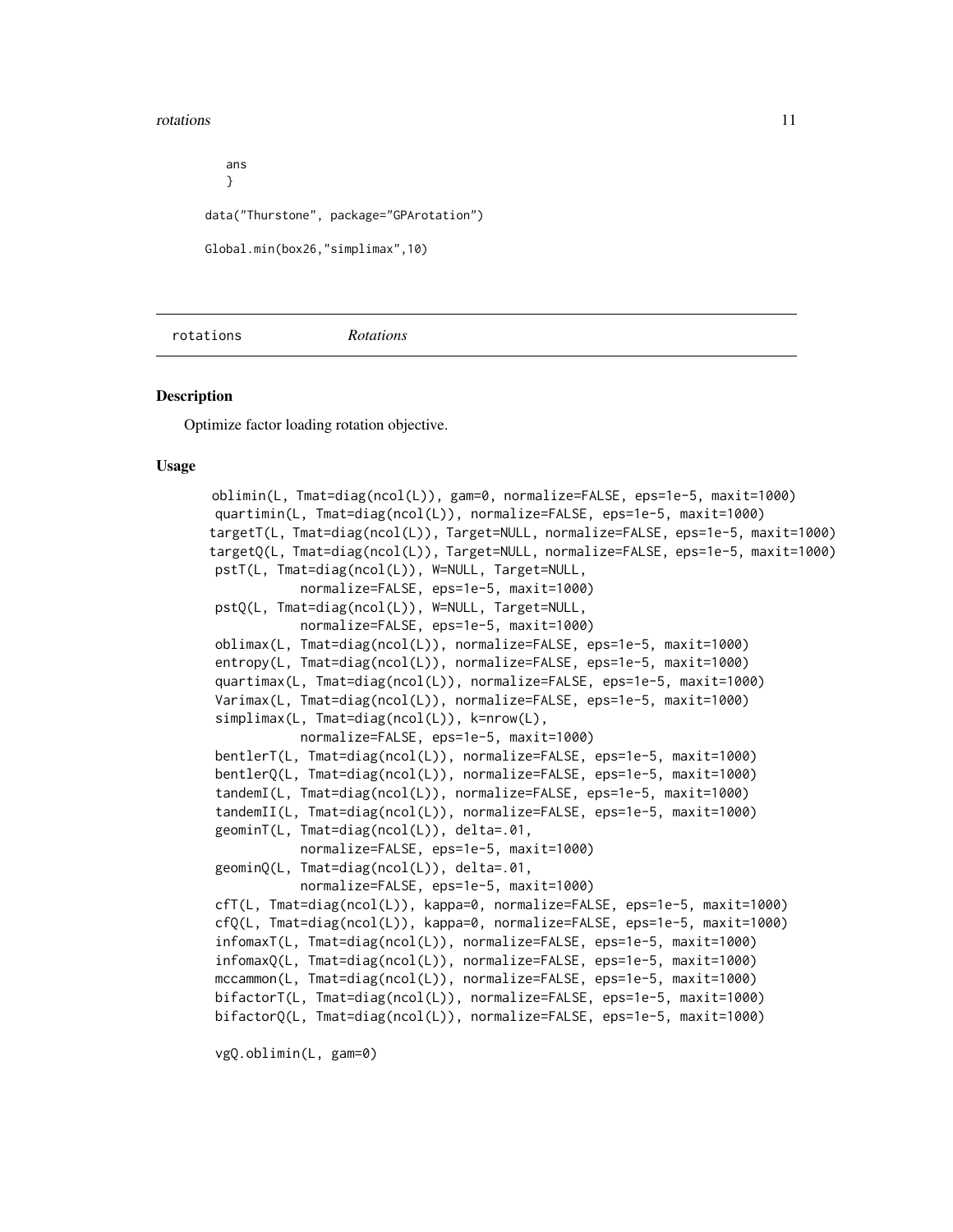```
vgQ.quartimin(L)
vgQ.target(L, Target=NULL)
vgQ.pst(L, W=NULL, Target=NULL)
vgQ.oblimax(L)
vgQ.entropy(L)
vgQ.quartimax(L)
vgQ.varimax(L)
vgQ.simplimax(L, k=nrow(L))
vgQ.bentler(L)
vgQ.tandemI(L)
vgQ.tandemII(L)
vgQ.geomin(L, delta=.01)
vgQ.cf(L, kappa=0)
vgQ.infomax(L)
vgQ.mccammon(L)
vgQ.bifactor(L)
```
#### Arguments

|           | a factor loading matrix                                        |
|-----------|----------------------------------------------------------------|
| Tmat      | initial rotation matrix.                                       |
| gam       | 0=Quartimin, .5=Biquartimin, $1=$ Covarimin.                   |
| Target    | rotation target for objective calculation.                     |
| W         | weighting of each element in target.                           |
| k         | number of close to zero loadings.                              |
| delta     | constant added to $L\wedge 2$ in objective calculation.        |
| kappa     | see details.                                                   |
| normalize | parameter passed to optimization routine (GPForth or GPFoblq). |
| eps       | parameter passed to optimization routine (GPForth or GPFoblq). |
| maxit     | parameter passed to optimization routine (GPForth or GPFoblq). |

#### Details

These functions optimize a rotation objective. They can be used directly or the function name can be passed to factor analysis functions like factanal. Several of the function names end in T or Q, which indicates if they are orthogonal or oblique rotations (using GPForth or GPFoblq respectively.

The  $vgQ.*$  versions of the code are called by the optimization routine and would typically not be used directly, so these methods are not exported from the package namespace. (They simply return the function value and gradient for a given rotation matrix.) You can print these functions, but the package name needs to be specified since they are not exported. For example, use  $GPartation:::vgQ.$ oblimin to view the function vgQ.oblimin. The T or Q ending on function names should be omitted for the vgQ. \* versions of the code so, for example, use GPArotation:::vgQ.target to view the target criterion calculation.

Rotations which are available are

oblimin oblique oblimin family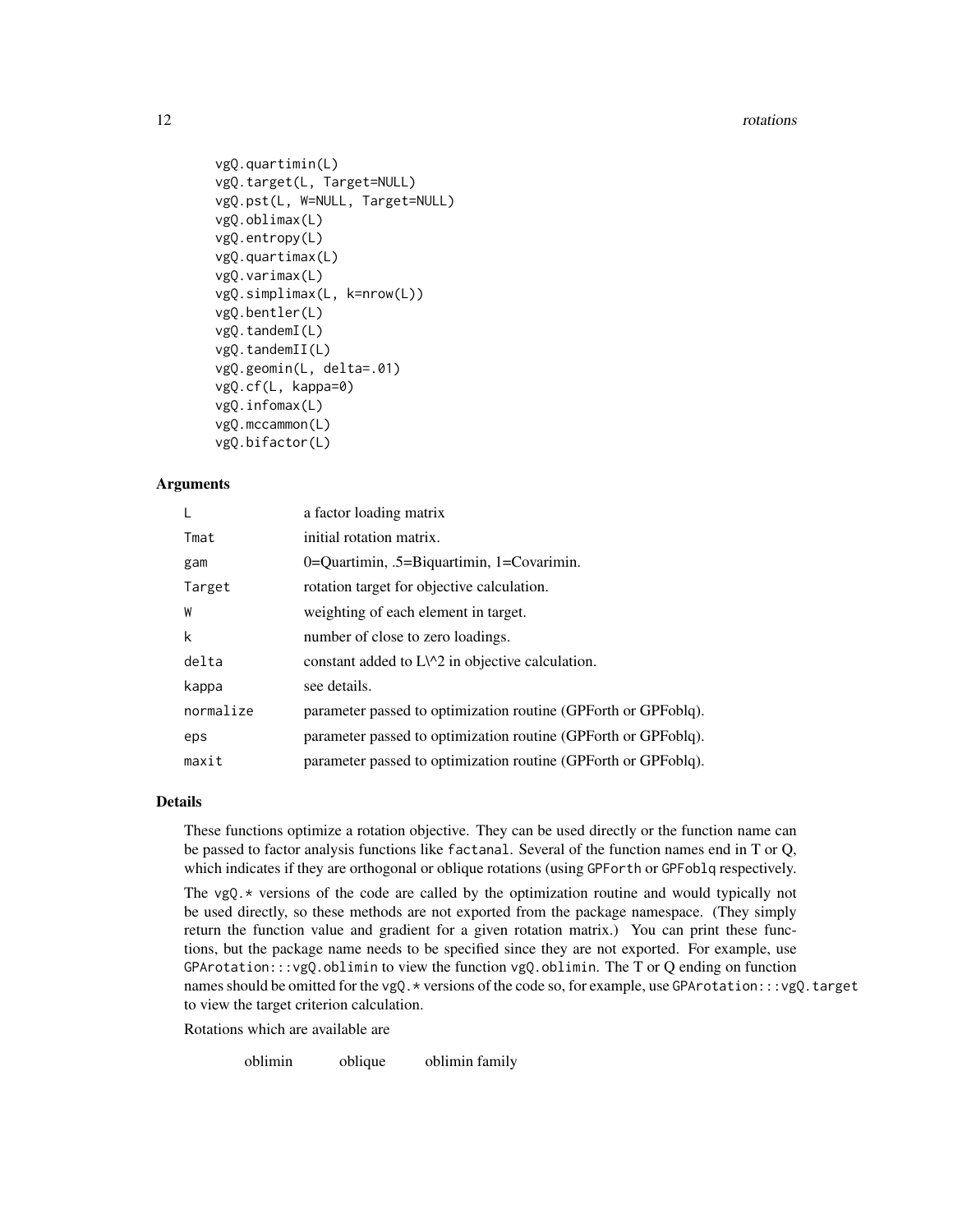rotations and the control of the control of the control of the control of the control of the control of the control of the control of the control of the control of the control of the control of the control of the control o

| quartimin | oblique    |                                                  |
|-----------|------------|--------------------------------------------------|
| targetT   | orthogonal | target rotation                                  |
| targetQ   | oblique    | target rotation                                  |
| pstT      | orthogonal | partially specified target rotation              |
| pstQ      | oblique    | partially specified target rotation              |
| oblimax   | oblique    |                                                  |
| entropy   | orthogonal | minimum entropy                                  |
| quartimax | orthogonal |                                                  |
| varimax   | orthogonal |                                                  |
| simplimax | oblique    |                                                  |
| bentlerT  | orthogonal | Bentler's invariant pattern simplicity criterion |
| bentlerQ  | oblique    | Bentler's invariant pattern simplicity criterion |
| tandemI   | orthogonal | <b>Tandem Criterion</b>                          |
| tandemII  | orthogonal | <b>Tandem Criterion</b>                          |
| geominT   | orthogonal |                                                  |
| geominQ   | oblique    |                                                  |
| cfT       | orthogonal | Crawford-Ferguson family                         |
| cfQ       | oblique    | Crawford-Ferguson family                         |
| infomaxT  | orthogonal |                                                  |
| infomaxQ  | oblique    |                                                  |
| mccammon  | orthogonal | McCammon minimum entropy ratio                   |
| bifactorT | orthogonal | Jennrich and Bentler bifactor rotation           |
| bifactorQ | oblique    | Jennrich and Bentler biquartimin rotation        |

Also included for convenience are two analytic rotations eiv and echelon which do not require GPForth or GPFoblq.

Note that Varimax defined here uses vgQ.varimax and is not varimax defined in the stats package. stats:::varimax does Kaiser normalization by default whereas Varimax defined here does not.

The argument kappa parameterizes the family for the Crawford-Ferguson method. If m is the number of factors and p is the number of indicators then kappa values having special names are 0=Quartimax, 1/p=Varimax, m/(2\*p)=Equamax, (m-1)/(p+m-2)=Parsimax, 1=Factor parsimony.

New rotation methods can be programmed with a name "vgQ.newmethod". The inputs are the matrix L, and optionally any additional arguments. The output should be a list with elements

| f      | the value of the criterion at L.   |
|--------|------------------------------------|
| Ga     | the gradient at L.                 |
| Method | a string indicating the criterion. |

#### Value

A list (which includes elements used by factanal) with:

| loadings | Lh from GPF or th or GPF oblq. |
|----------|--------------------------------|
| Th       | Th from GPF or th or GPF oblq. |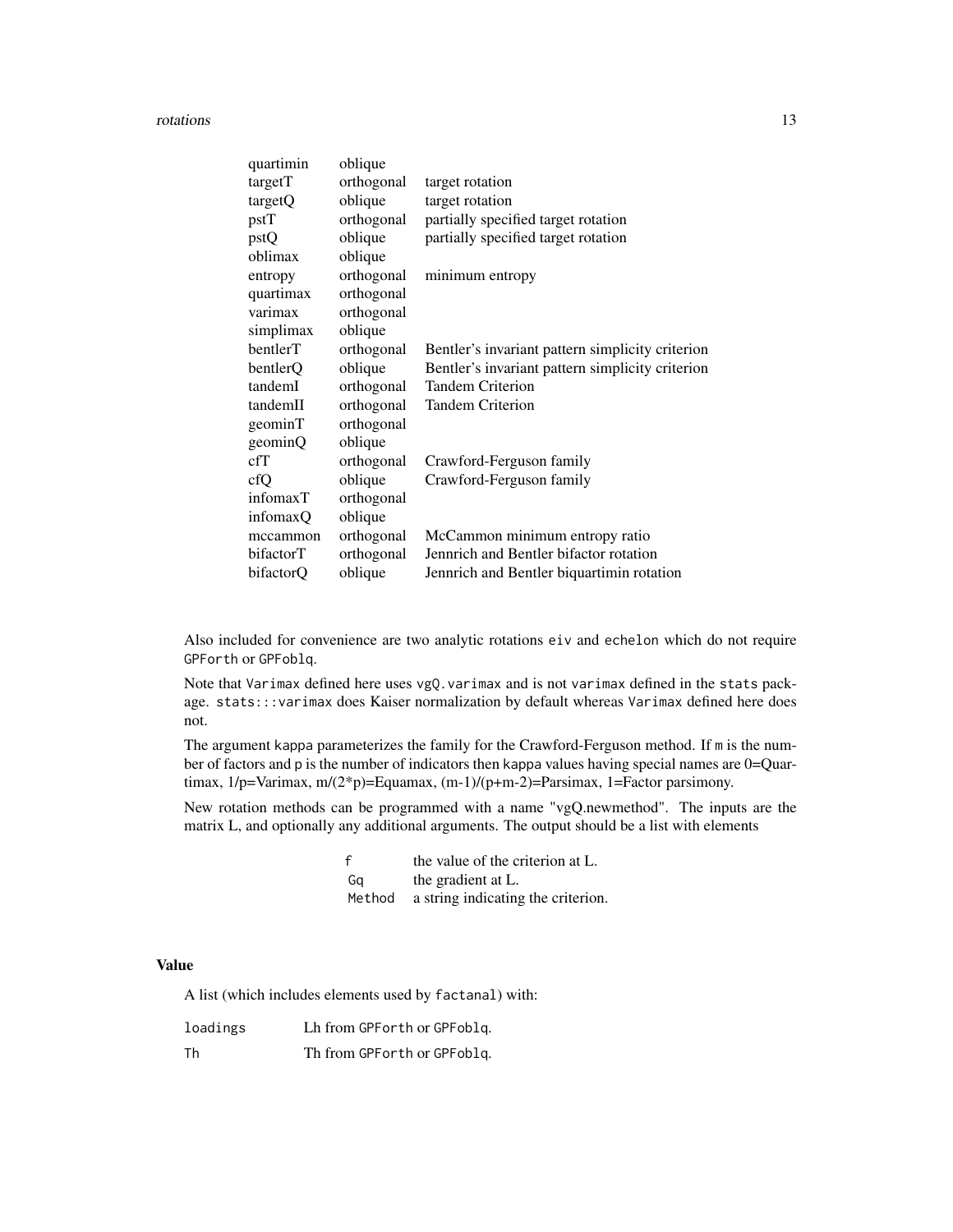<span id="page-13-0"></span>

| Table       | Table from GPF or th or GPF oblq.                                                                                                                                                 |
|-------------|-----------------------------------------------------------------------------------------------------------------------------------------------------------------------------------|
| method      | A string indicating the rotation objective function.                                                                                                                              |
| orthogonal  | A logical indicating if the rotation is orthogonal.                                                                                                                               |
| convergence | Convergence indicator from GPF or the or GPF obliq.                                                                                                                               |
| Phi         | t(Th) $\%$ *% Th. The covariance matrix of the rotated factors. This will be the<br>identity matrix for orthogonal rotations so is omitted (NULL) for the result from<br>GPForth. |

#### Author(s)

Coen A. Bernaards and Robert I. Jennrich with some R modifications by Paul Gilbert.

#### References

Bernaards, C.A. and Jennrich, R.I. (2005) Gradient Projection Algorithms and Software for Arbitrary Rotation Criteria in Factor Analysis. *Educational and Psychological Measurement*, 65, 676–696.

Bifactor rotation, bifactorT and bifactorQ are called bifactor and biquartimin in Jennrich, R.I. and Bentler, P.M. (2011) Exploratory bi-factor analysis. *Psychometrika*, 76.

A discussion of rotation objectives can be found in many references, for example,

Tom Wansbeek and Erik Meijer (2000) *Measurement Error and Latent Variables in Econometrics*, Amsterdam: North-Holland.

#### See Also

[GPForth](#page-6-1), [GPFoblq](#page-6-1), [WansbeekMeijer](#page-14-2), [eiv](#page-4-1), [echelon](#page-2-1), [factanal](#page-0-0), [varimax](#page-0-0), [promax](#page-0-0)

```
data(ability.cov)
factanal(factors = 2, covmat = ability.cov, rotation="oblimin")
data("Harman", package="GPArotation")
qHarman <- GPForth(Harman8, Tmat=diag(2), method="quartimax")
qHarman2 <- quartimax(Harman8)
data("WansbeekMeijer", package="GPArotation")
fa.unrotated <- factanal(factors = 2, covmat=NetherlandsTV, rotation="none")
fa.varimax <- factanal(factors = 2, covmat=NetherlandsTV,
              rotation="varimax", control=list(rotate=list(normalize=TRUE)))
fa.oblimin <- factanal(factors = 2, covmat=NetherlandsTV,
              rotation="oblimin", control=list(rotate=list(normalize=TRUE)))
cbind(loadings(fa.unrotated), loadings(fa.varimax), loadings(fa.oblimin))
```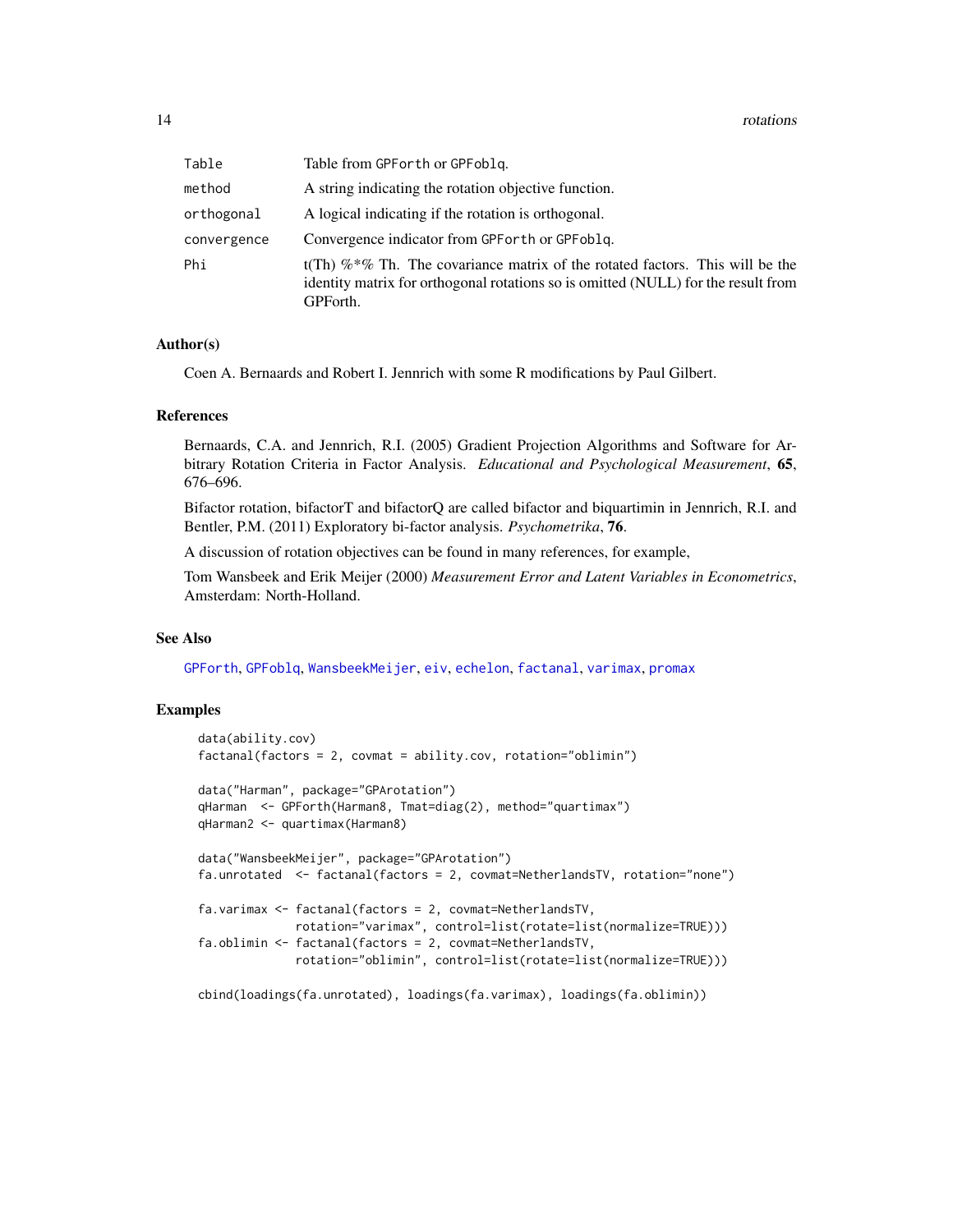<span id="page-14-1"></span><span id="page-14-0"></span>

box20 and box26 are initial factor loading matrices.

### Usage

data(Thurstone)

#### Format

The objects box20 and box26 are matrices.

#### Details

The objects box20 and box26 are loaded from the data file Thurstone.

#### Source

Thurstone, L.L. (1947). *Multiple Factor Analysis*. Chicago: University of Chicago Press.

#### See Also

[GPForth](#page-6-1), [Harman](#page-8-1), [WansbeekMeijer](#page-14-2)

<span id="page-14-2"></span>WansbeekMeijer *Factor Example from Wansbeek and Meijer*

#### Description

Netherlands TV viewership example p 171, Wansbeek and Meijer (2000)

#### Usage

```
data(WansbeekMeijer)
```
#### Format

The object NetherlandsTV is a correlation matrix.

## Details

The object NetherlandsTV is loaded from the data file WansbeekMeijer.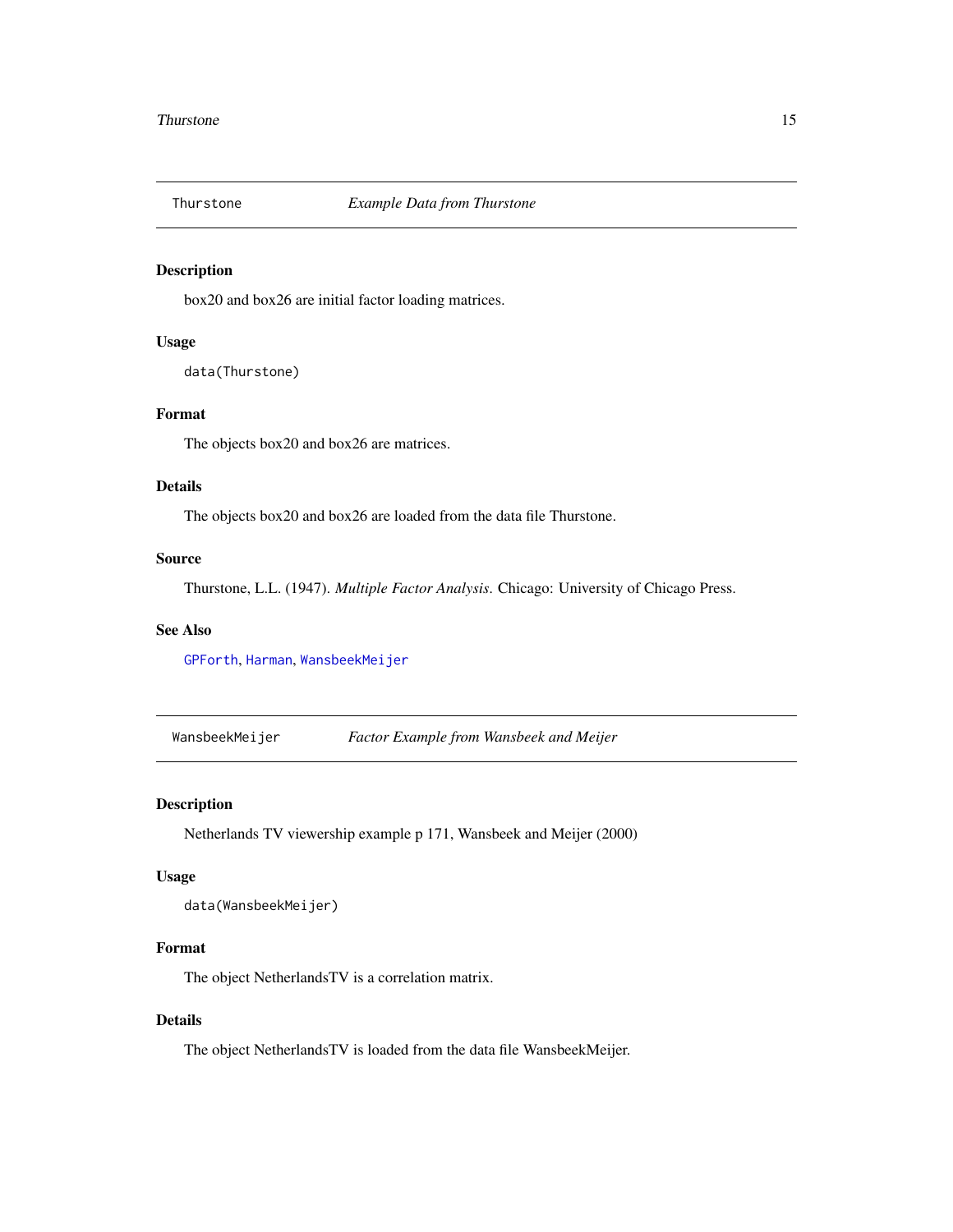# <span id="page-15-0"></span>Source

Tom Wansbeek and Erik Meijer (2000) *Measurement Error and Latent Variables in Econometrics*, Amsterdam: North-Holland.

# See Also

[GPForth](#page-6-1), [Thurstone](#page-14-1), [Harman](#page-8-1)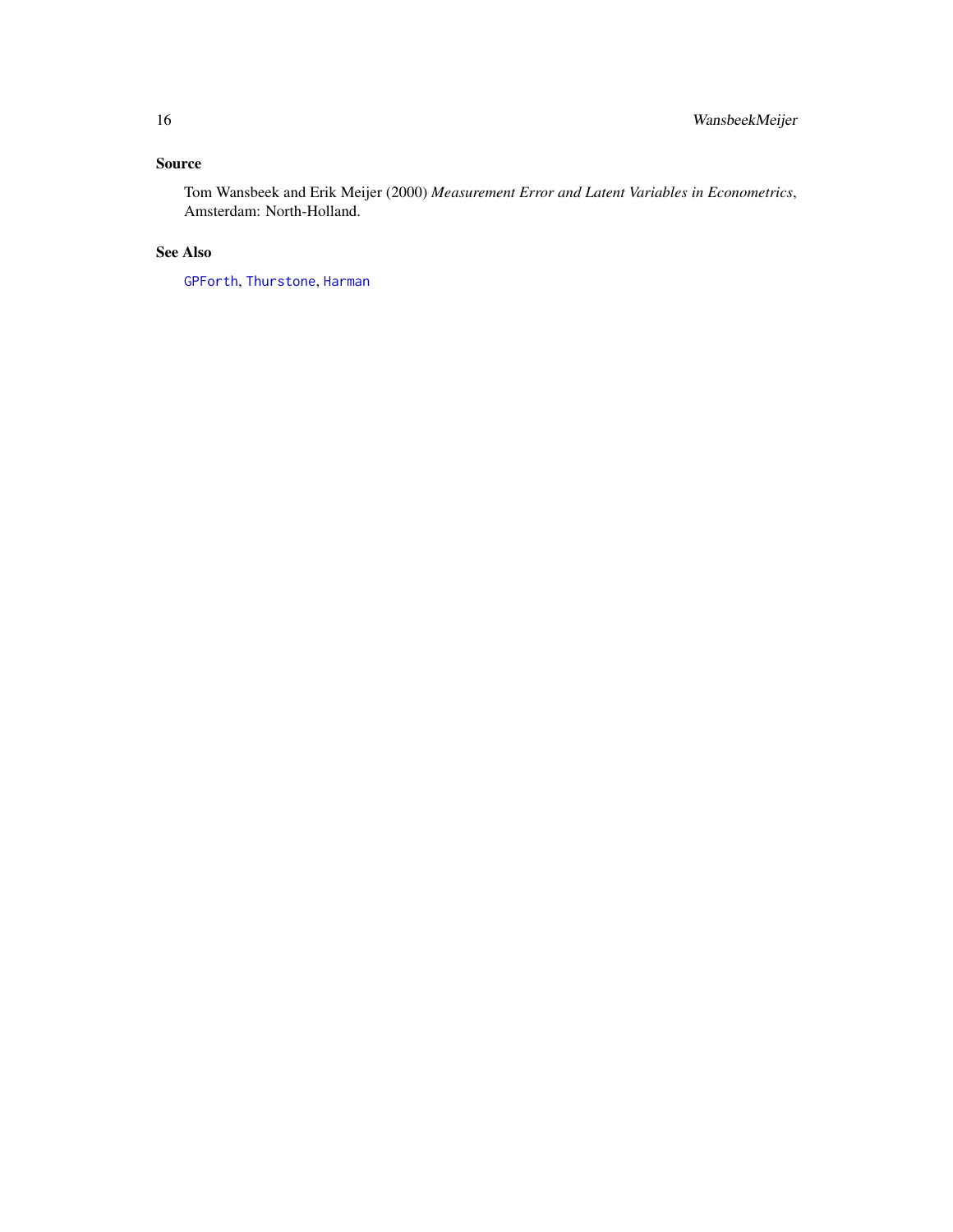# <span id="page-16-0"></span>Index

∗Topic datasets Harman, [9](#page-8-0) Thurstone, [15](#page-14-0) WansbeekMeijer, [15](#page-14-0) ∗Topic multivariate echelon, [3](#page-2-0) eiv, [5](#page-4-0) GPA, [7](#page-6-0) Random.Start, [10](#page-9-0) rotations, [11](#page-10-0) ∗Topic package 00.GPArotation.Intro, [3](#page-2-0) GPArotation-package, [2](#page-1-0) 00.GPArotation.Intro, [3](#page-2-0) bentlerQ, *[9](#page-8-0)*

bentlerQ *(*rotations*)*, [11](#page-10-0) bentlerT, *[9](#page-8-0)* bentlerT *(*rotations*)*, [11](#page-10-0) bifactorQ *(*rotations*)*, [11](#page-10-0) bifactorT *(*rotations*)*, [11](#page-10-0) box20 *(*Thurstone*)*, [15](#page-14-0) box26 *(*Thurstone*)*, [15](#page-14-0)

cfQ, *[9](#page-8-0)* cfQ *(*rotations*)*, [11](#page-10-0) cfT, *[9](#page-8-0)* cfT *(*rotations*)*, [11](#page-10-0)

echelon, [3,](#page-2-0) *[6](#page-5-0)*, *[14](#page-13-0)* eiv, *[4](#page-3-0)*, [5,](#page-4-0) *[14](#page-13-0)* entropy, *[9](#page-8-0)* entropy *(*rotations*)*, [11](#page-10-0)

factanal, *[2](#page-1-0)*, *[7](#page-6-0)*, *[9](#page-8-0)*, *[14](#page-13-0)*

geominQ, *[9](#page-8-0)* geominQ *(*rotations*)*, [11](#page-10-0) geominT, *[9](#page-8-0)* geominT *(*rotations*)*, [11](#page-10-0) GPA, [7](#page-6-0)

GPArotation-package, [2](#page-1-0) GPArotation.Intro *(*GPArotation-package*)*, [2](#page-1-0) GPFoblq, *[2](#page-1-0)*, *[4](#page-3-0)*, *[6](#page-5-0)*, *[10](#page-9-0)*, *[14](#page-13-0)* GPFoblq *(*GPA*)*, [7](#page-6-0) GPForth, *[2](#page-1-0)*, *[4](#page-3-0)*, *[6](#page-5-0)*, *[9,](#page-8-0) [10](#page-9-0)*, *[14](#page-13-0)[–16](#page-15-0)* GPForth *(*GPA*)*, [7](#page-6-0)

Harman, [9,](#page-8-0) *[15,](#page-14-0) [16](#page-15-0)* Harman8 *(*Harman*)*, [9](#page-8-0)

infomaxQ, *[9](#page-8-0)* infomaxQ *(*rotations*)*, [11](#page-10-0) infomaxT, *[9](#page-8-0)* infomaxT *(*rotations*)*, [11](#page-10-0)

mccammon, *[9](#page-8-0)* mccammon *(*rotations*)*, [11](#page-10-0)

NetherlandsTV *(*WansbeekMeijer*)*, [15](#page-14-0)

oblimax, *[9](#page-8-0)* oblimax *(*rotations*)*, [11](#page-10-0) oblimin, *[2](#page-1-0)*, *[7](#page-6-0)*, *[9,](#page-8-0) [10](#page-9-0)* oblimin *(*rotations*)*, [11](#page-10-0)

promax, *[9](#page-8-0)*, *[14](#page-13-0)* pstQ, *[9](#page-8-0)* pstQ *(*rotations*)*, [11](#page-10-0) pstT, *[9](#page-8-0)* pstT *(*rotations*)*, [11](#page-10-0)

quartimax, *[9](#page-8-0)* quartimax *(*rotations*)*, [11](#page-10-0) quartimin, *[9](#page-8-0)* quartimin *(*rotations*)*, [11](#page-10-0)

Random.Start, *[7](#page-6-0)*, *[9](#page-8-0)*, [10](#page-9-0) rotations, *[2](#page-1-0)*, *[4](#page-3-0)*, *[6](#page-5-0)*, [11](#page-10-0)

simplimax, *[9](#page-8-0)*